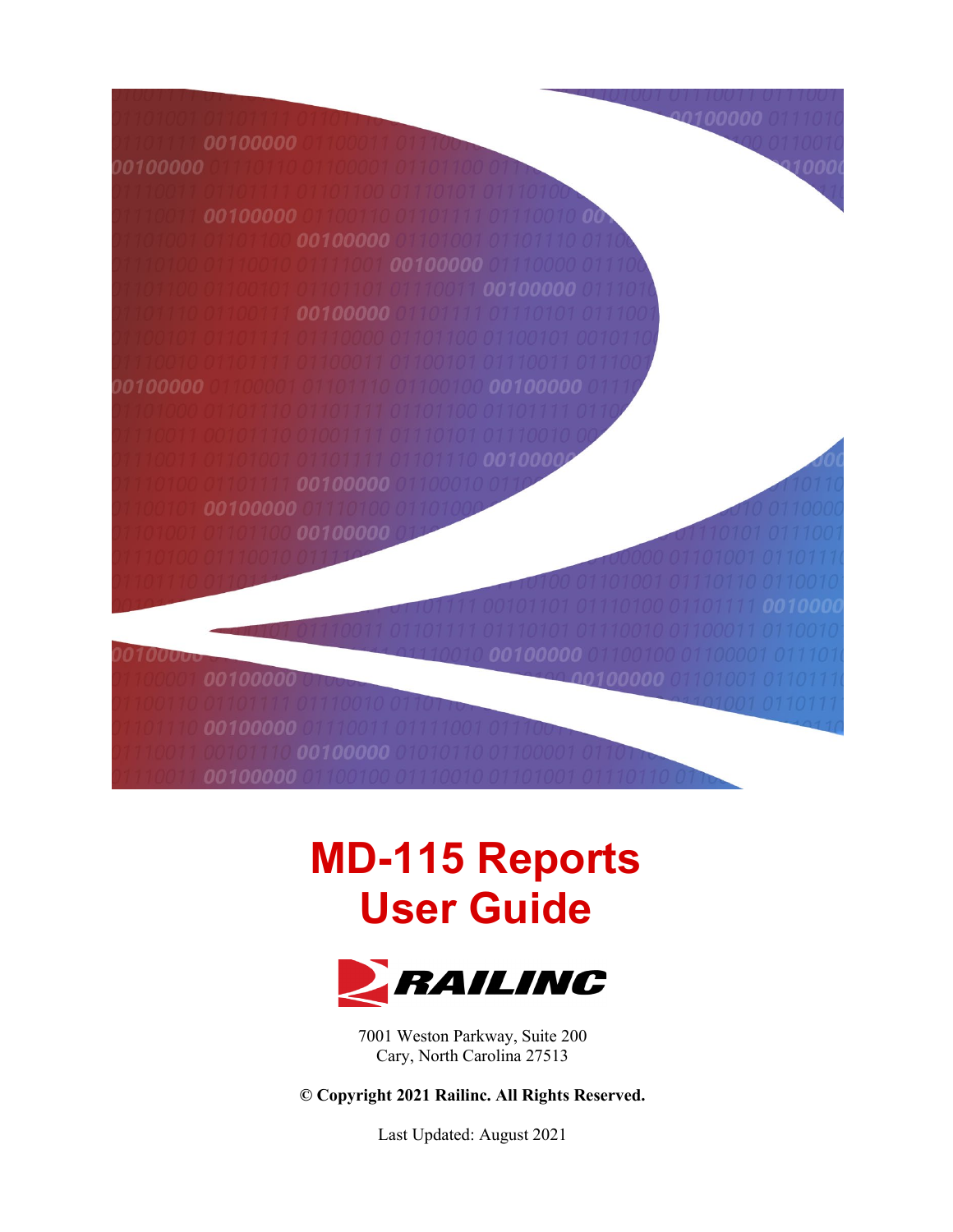# **Table of Contents**

# **Exhibits**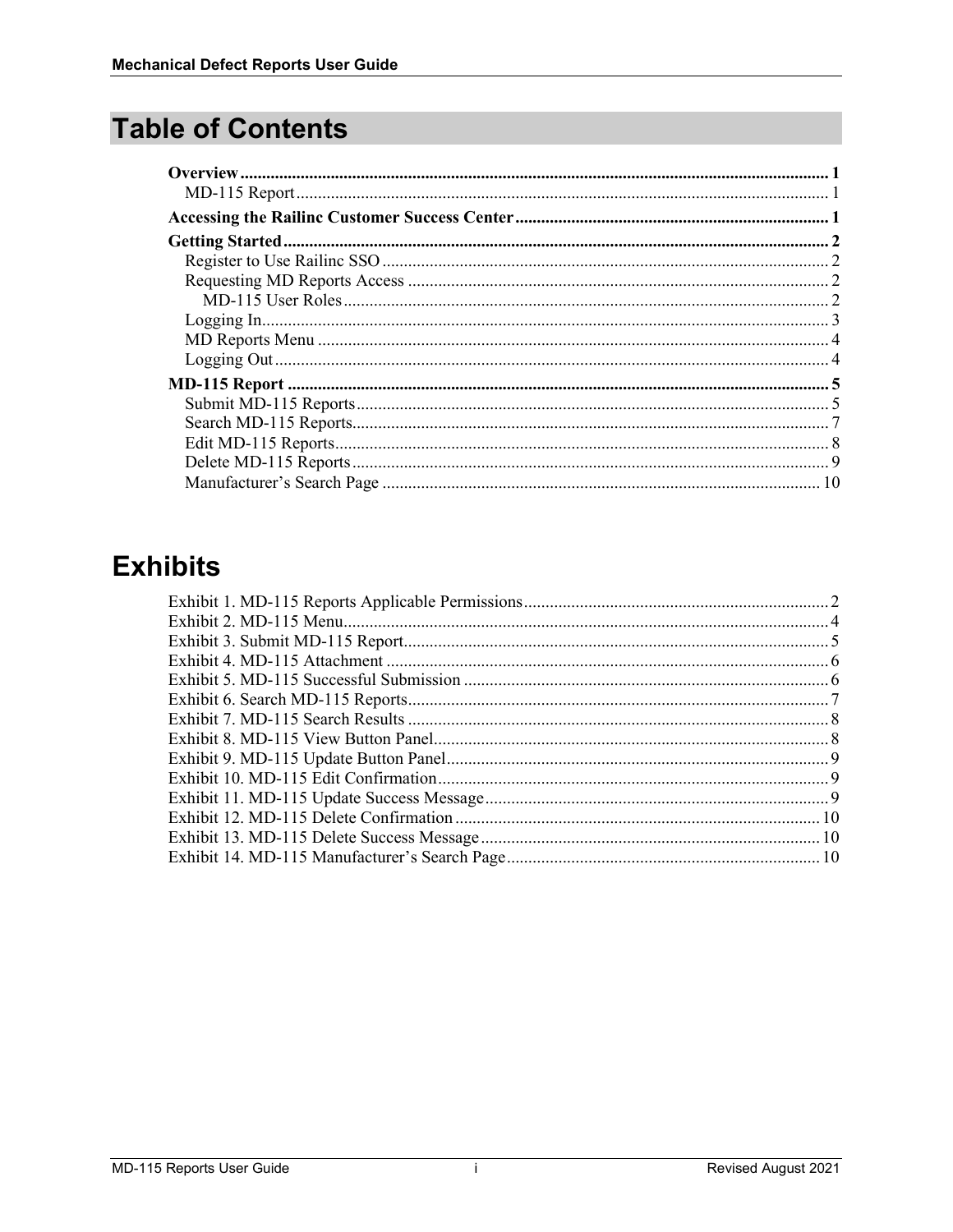# <span id="page-2-0"></span>**Overview**

# <span id="page-2-1"></span>**MD-115 Report**

MD-115 Reports are submitted to Railinc for analysis with the goal of reducing mechanical service interruptions (derailments and other line of road failures) and increasing yard and shop efficiency.

The MD-115 Report must be submitted to Railinc within 15 days of wheel removal for each wheel removed for Why Made Codes 66, 68, 69, 71, 83, 85 and 1D.

Rule 41 in the *Field Manual of AAR Interchange Rules* establishes the minimum mechanical requirements for removing defective wheels. Refer to Rule 41 in the *Field Manual of the AAR Interchange Rules* for more information.

Mechanical Defects are overseen by the AAR's Wheel, Axle, Bearing and Lubrication Committee (WABL). If you have questions about completing Form MD-115, send an email to  $wabl@aar.com$ . If you experience technical difficulties with the electronic form, contact Railinc's Customer Success Center at [csc@railinc.com](mailto:csc@railinc.com) or 877-724-542.

# <span id="page-2-2"></span>**Accessing the Railinc Customer Success Center**

The Railinc Customer Success Center provides reliable, timely, and high-level support for Railinc customers. Representatives are available to answer calls and respond to emails from 7:00 a.m. to 7:00 p.m. Eastern time, Monday through Friday, and provide on-call support via pager for all other hours to ensure support 24 hours a day, 7 days a week. Contact us toll-free by phone at 877- RAILINC (1-877-724-5462) or send an email directly to  $\frac{\csc(a)}{r \cdot a}$  inc.com.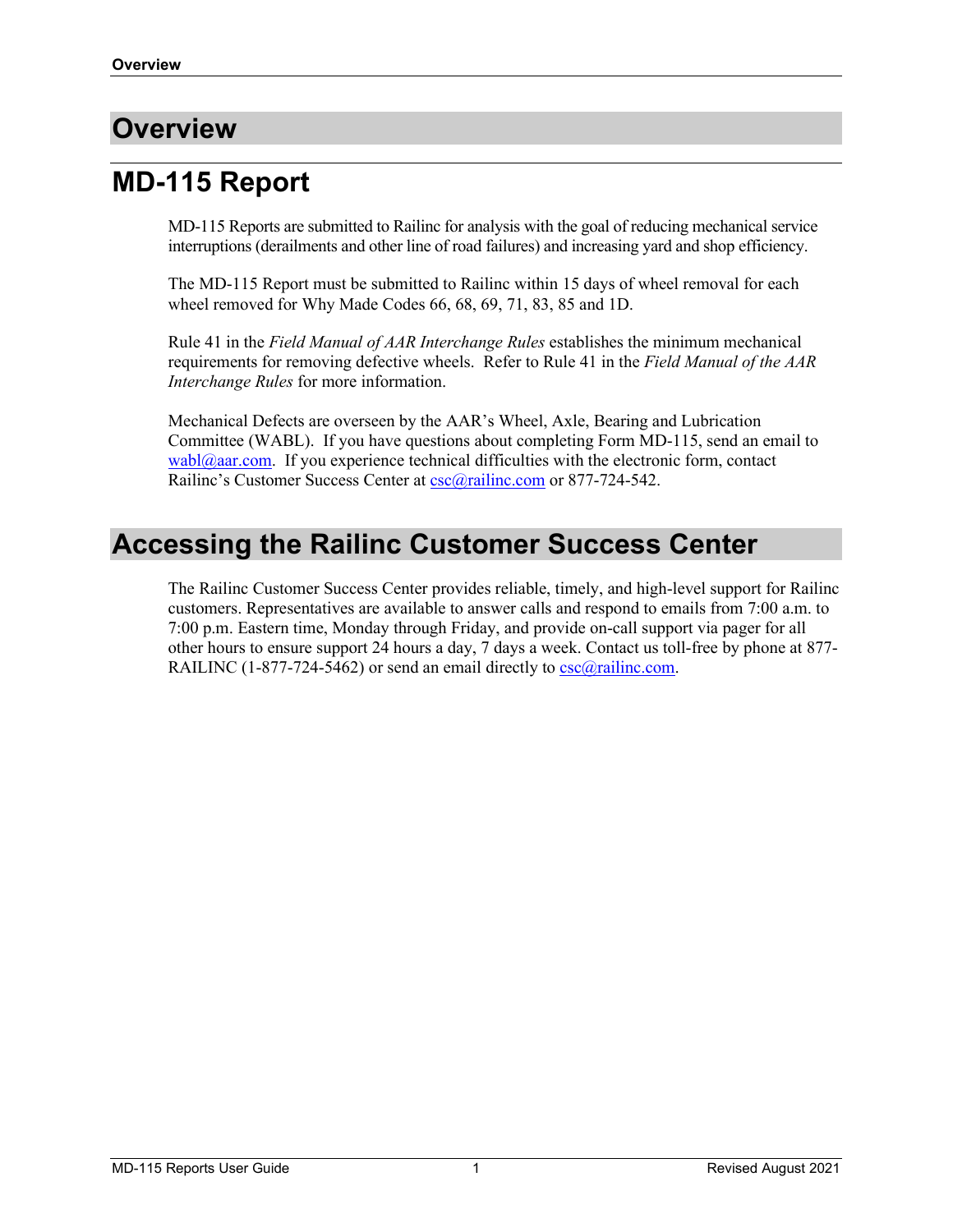# <span id="page-3-0"></span>**Getting Started**

MD Reports is accessed using the Railinc Single Sign-On (SSO), which is accessed from the Railinc portal a[t https://public.railinc.com.](https://public.railinc.com/) The SSO Login is located at the upper right of the screen.

# <span id="page-3-1"></span>**Register to Use Railinc SSO**

For access to MD Reports and other Railinc applications, register to use Railinc Single Sign-On. Refer to the *[Railinc Single Sign-On/Launch Pad User Guide](https://public.railinc.com/sites/default/files/documents/SSOUserGuide.pdf)* for information about the use of Railinc Single Sign-On.

Once SSO registration is complete, you request access to MD Reports within SSO.

# <span id="page-3-2"></span>**Requesting MD Reports Access**

After you receive authorization to use Railinc SSO, you must request general access to MD Reports by following instructions in the *[Railinc Single Sign-On/Launch Pad User Guide](https://public.railinc.com/sites/default/files/documents/SSOUserGuide.pdf)*. To access MD Reports, select one or more of the available roles. Your level of access to the MD Reports is determined when you request access through Railinc Single Sign-On. [Exhibit 1](#page-3-4) shows a complete list of available roles as seen in SSO.

<span id="page-3-4"></span>*Exhibit 1. MD-115 Reports Applicable Permissions*

| <b>MD Reports</b><br><b>Mechanical Defect Reporter</b>                                          |                                |
|-------------------------------------------------------------------------------------------------|--------------------------------|
| <b>Select Roles</b><br>Confirm                                                                  | 3<br>Done                      |
| MD-115 Manufacturer (MARK required)<br>$\mathbf{1}$<br><b>MD-115 Manufacturer</b>               |                                |
| MD-115 Reporter (MARK required)<br>$\mathbf{L}$<br>User responsible for submitting MD-115 forms |                                |
| Comments                                                                                        | /h.                            |
|                                                                                                 | 0/255<br><b>Next</b><br>Return |

# <span id="page-3-3"></span>**MD-115 User Roles**

Your assigned user role determines what functions you can perform. User roles are assigned by Railinc or by your company administrator through the Single Sign-On interface.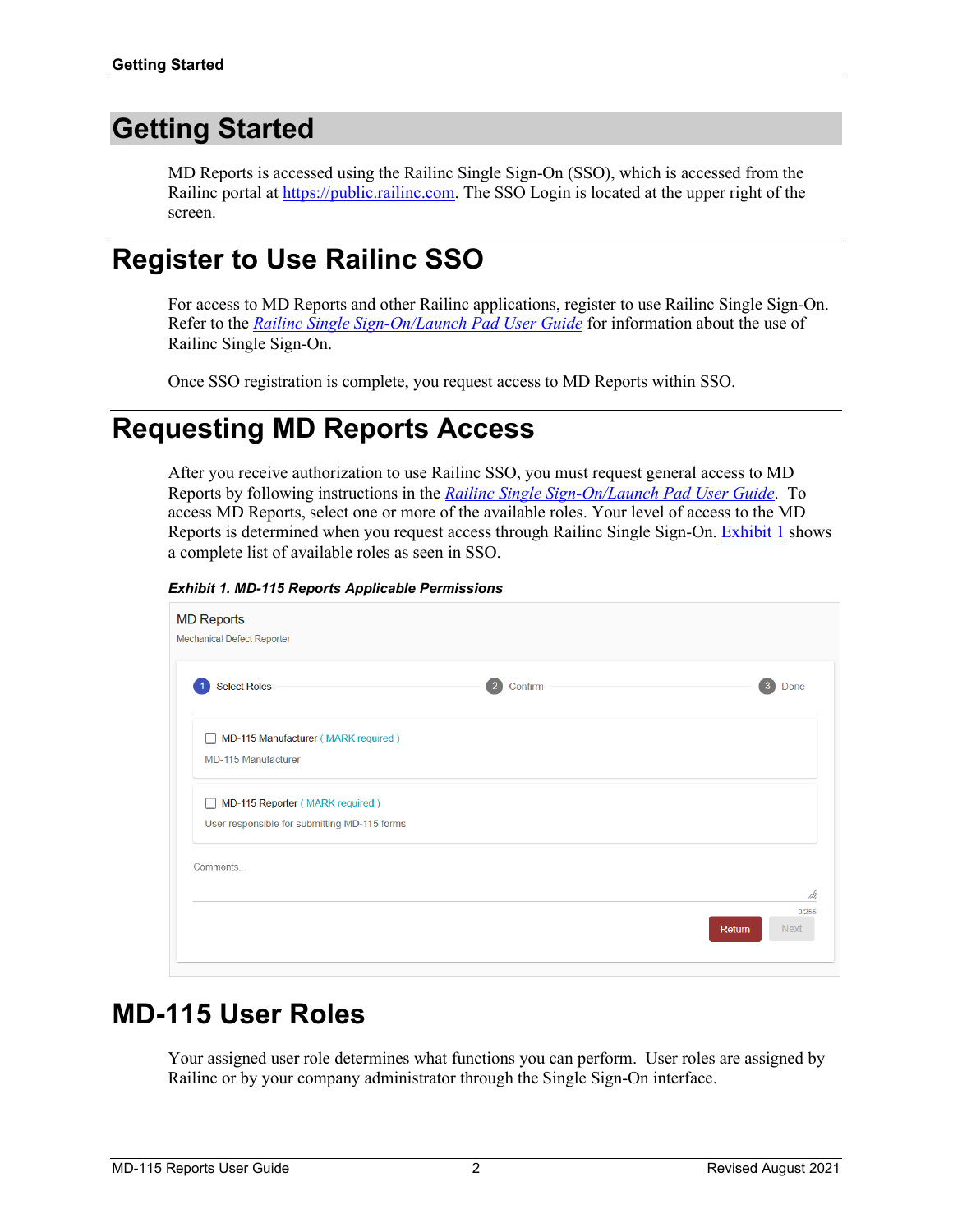The following user roles can be assigned to users of MD-115 Reports, with the subsequently listed functions:

**MD-115 Manufacturer** - User can search and view manufactured parts from their company. This permission is approved by the MD Reports company admin.

- Search Reports
- View Reports

**MD-115 Reporter** - User can submit MD-115 forms on behalf of a company (reporter mark). This permission is approved by the MD Reports company admin.

- Submit Reports
- Search Reports
- View Reports
- Edit Reports
- Upload Images to Reports
- Delete Reports

**MD-115 Report Reviewer** - User can view and edit MD-115 reports belonging to his/her company (reporter mark).

- Search Reports
- View Reports
- Edit Reports
- Upload Images to Reports

**MD-115 Report Viewer** - User (WABL members) can view all submitted MD-115 reports.

- Search Reports
- View Reports

**MD-115 Report Editor** - User (TTCI) can edit all submitted MD-115 reports.

- Search Reports
- View Reports
- Edit Reports
- Delete Reports

# <span id="page-4-0"></span>**Logging In**

To log into the MD Reports:

- 1. Open your internet browser and enter [https://public.railinc.com](https://public.railinc.com/) to open the Railinc website.
- 2. Select the **Customer Login** link in the upper right of the page. The Account Access page is displayed.
- 3. Enter your **User ID** and **Password**. Select **Sign In**. The Railinc Launch Pad is displayed.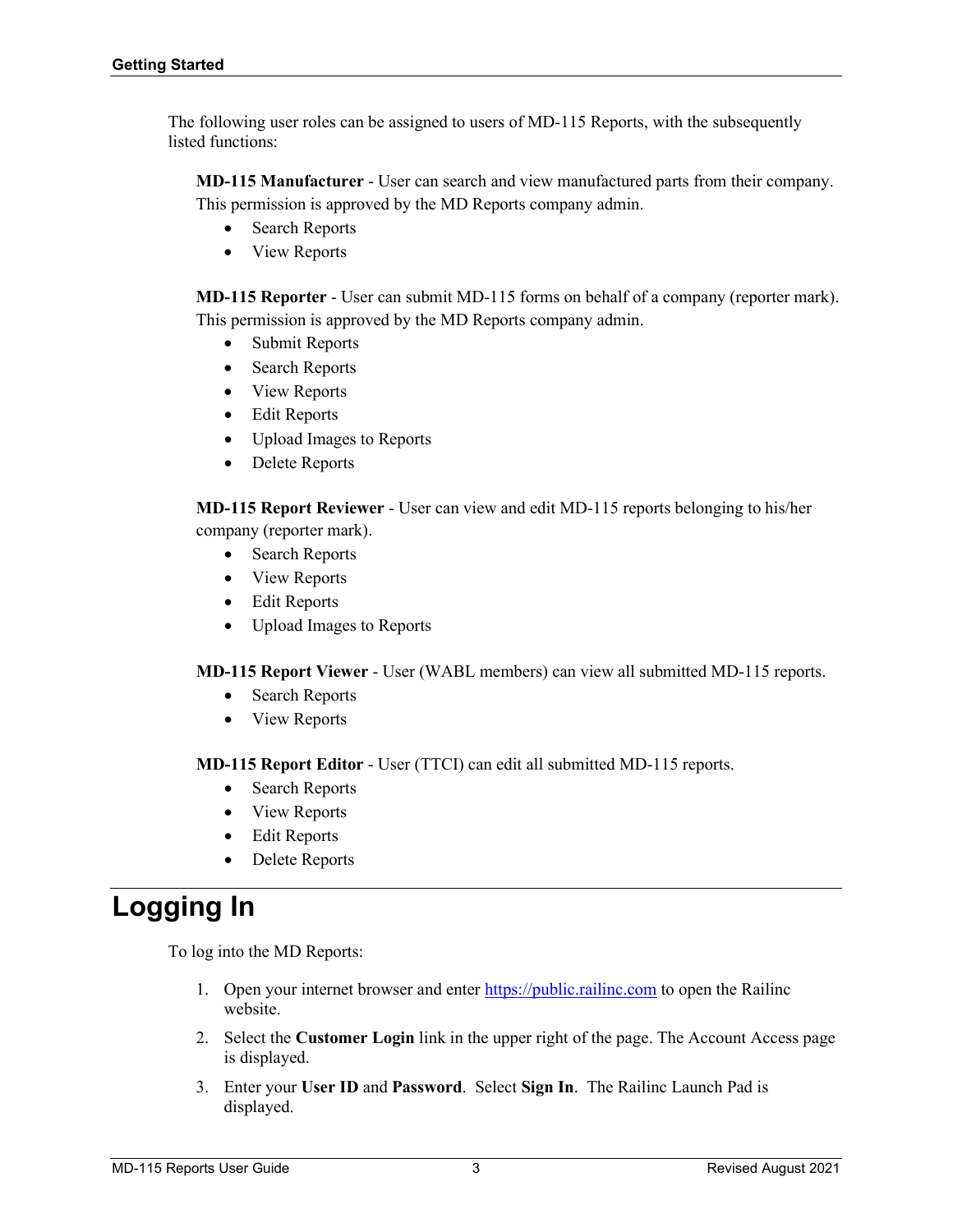- 4. In **My Applications**, select **MD Reports**.
- 5. The MD Reports Home page is displayed. The menu items available differ depending on your role. **Exhibit 2** shows the menu items that support MD Reports functionality.

# <span id="page-5-2"></span><span id="page-5-0"></span>**MD Reports Menu**

*Exhibit 2. MD-115 Menu*



# <span id="page-5-1"></span>**Logging Out**

Select the **Sign Out** link in the upper right corner to end a MD Reports session. You are returned to the SSO Login Page.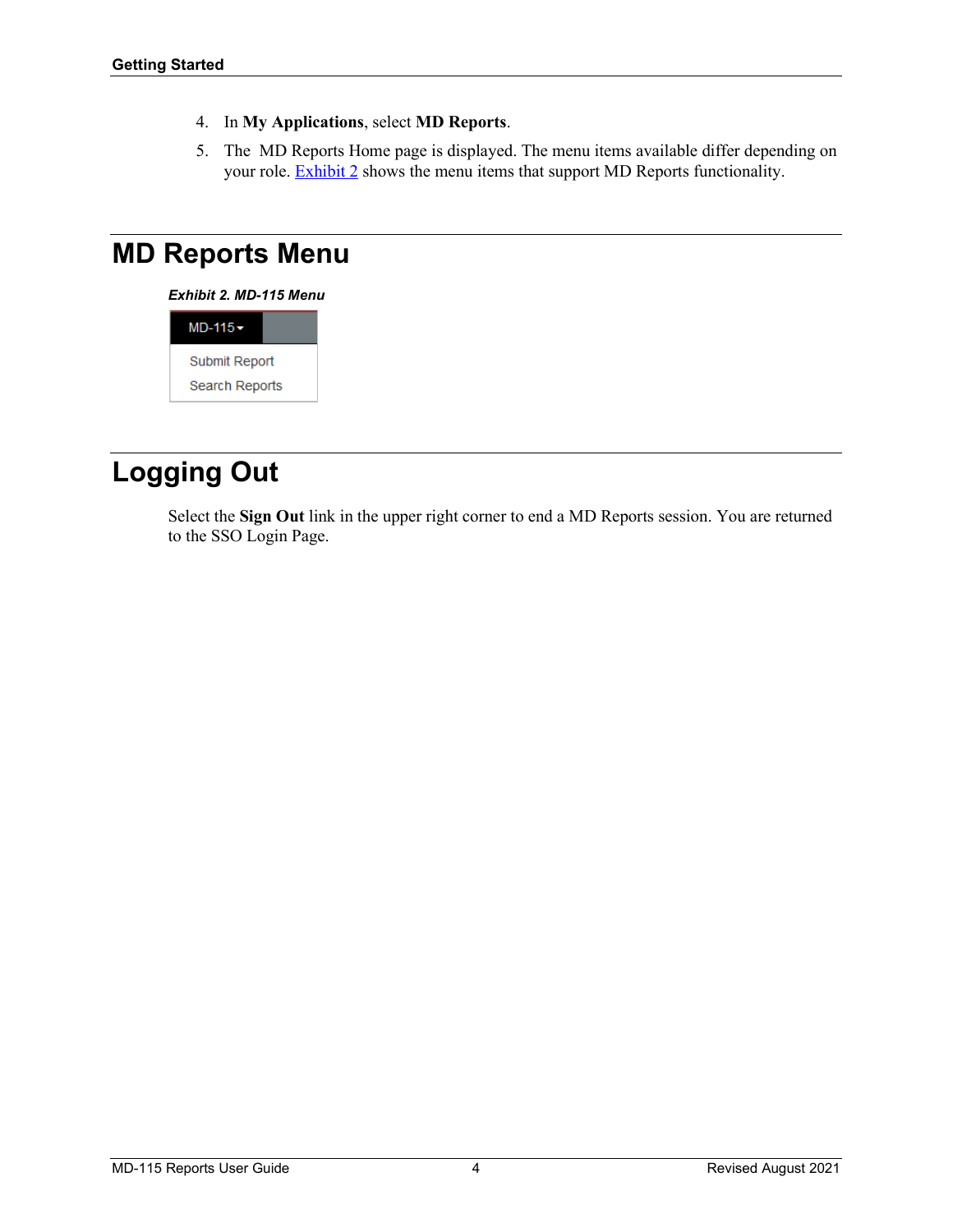# <span id="page-6-0"></span>**MD-115 Report**

## <span id="page-6-1"></span>**Submit MD-115 Reports**

You must be assigned to the MD-115 Reporter role to submit MD-115 Reports.

Use the following procedure to complete Form MD-115:

- 1. Log into the MD Reports as described in [Logging In.](#page-4-0) The MD Reports Home page is displayed [\(Exhibit 2\)](#page-5-2).
- 2. From the menu bar, select **MD-115 > Submit Report**. The Submit MD-115 Report page is displayed.

#### <span id="page-6-2"></span>*Exhibit 3. Submit MD-115 Report*

Submit MD-115 Defect Report

| *Disclaimer-MD-115 Form                                                                                                                   |  |  |  |  |  |
|-------------------------------------------------------------------------------------------------------------------------------------------|--|--|--|--|--|
| Instructions: This report is to cover wheels which are removed for defects, represented by the following WHY MADE CODES 66, 68, 69, 71,   |  |  |  |  |  |
| 83,85 and 1D (see Field Manual of AAR Interchange Rules, Rule 41). All items should be completed. If the number or letters are illegible, |  |  |  |  |  |
| please use "XX" where applicable. For MD-115 related comments or questions please send an email to WABL@aar.com.If you experience any     |  |  |  |  |  |
| technical issues, please call Railinc at 1-877-724-5462 or email Customer Support.                                                        |  |  |  |  |  |

| <b>Repair Key Information</b>           |                                                                              |
|-----------------------------------------|------------------------------------------------------------------------------|
| <b>Repair Key:</b>                      |                                                                              |
| <b>Reporter Contact Information</b>     |                                                                              |
| Name: *                                 | * Indicates<br>Michelle Ferrar<br>required field                             |
| <b>Phone Number: *</b>                  | 9196515395                                                                   |
| City: *                                 | Cary                                                                         |
| Country: *                              | State/Province: *<br><b>USA</b><br><b>NC</b><br>$\checkmark$<br>$\checkmark$ |
| Email: *                                | michelle.ferrar@railinc.com                                                  |
| Railroad/Company: *                     | <b>RAIL</b>                                                                  |
| <b>Equipment Details</b>                |                                                                              |
| <b>Equipment Initial: *</b>             | <b>Equipment Number: *</b>                                                   |
| Kind of Equipment: *                    | $\checkmark$                                                                 |
| Date of Failure: *                      | <b>Repair Date: *</b><br>盖<br>m                                              |
| Loaded/Empty:                           | <b>Unknown</b><br>$\checkmark$                                               |
| <b>Method of Detection: *</b>           | $\checkmark$                                                                 |
| Side of Equipment: *                    | <b>Axle Location: *</b><br>$\vee$<br>$\checkmark$                            |
| <b>Number of Equipment</b><br>Derailed: |                                                                              |
|                                         |                                                                              |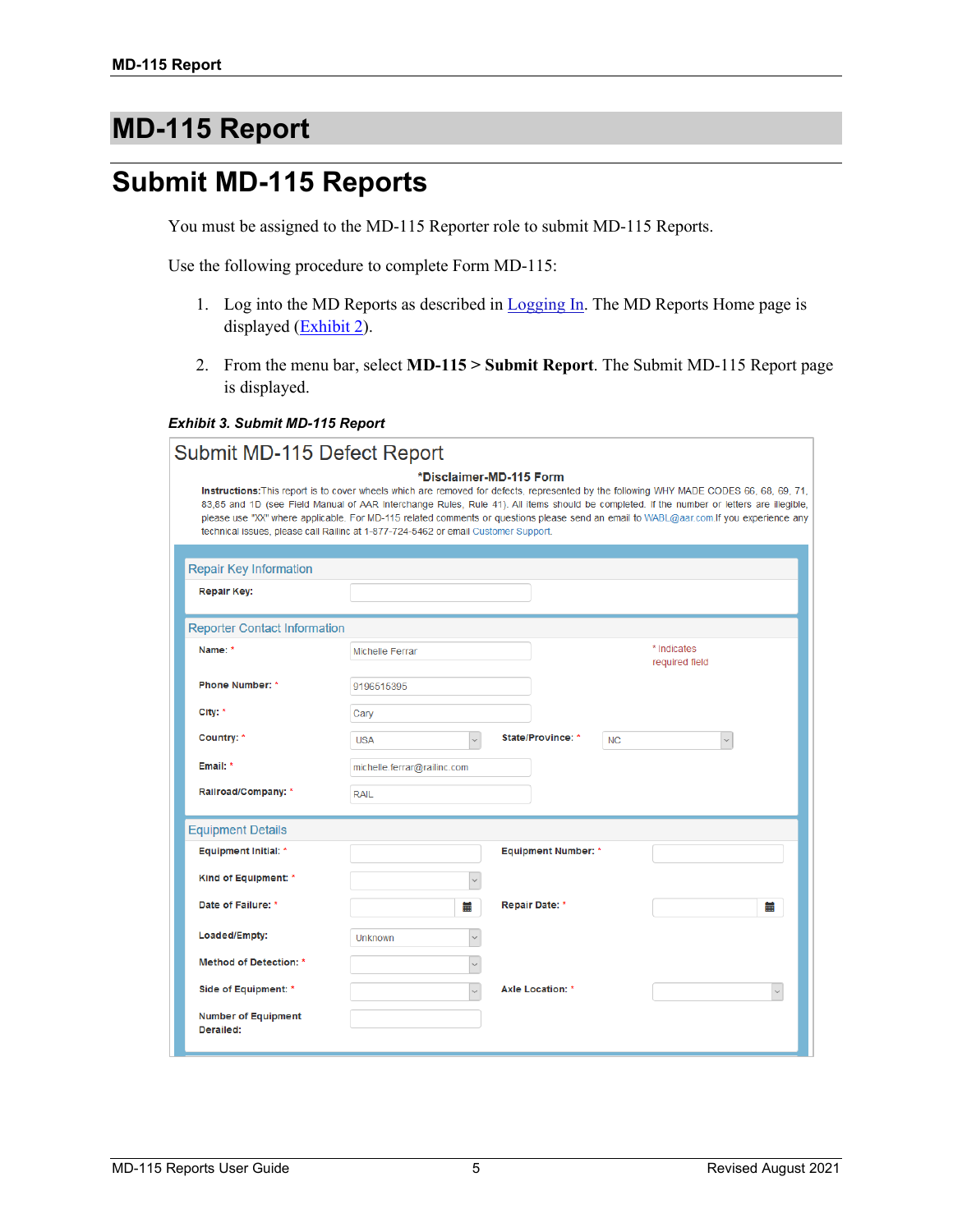Reporter Contact Information on this page is prepopulated based on information in your SSO profile. Changing your contact information for this report does not change the information in your SSO profile.

The **Railroad/Company** field is prepopulated with your MARK/Company ID for all roles except the Editor role. This field must be completed to proceed.

- 3. Complete all required fields (marked with a red asterisk).
- 4. To add attachments, select **Choose File** at the bottom of the Submit MD-115 Report page. It is recommended that you add at least three pictures of the failure and one picture of the locking plate. You can attach up to five files.
	- a. Attach files in the following formats: .JPG, .PNG, .GIF. There is a 10 MB size limit for each individual image.
	- b. Select **Remove** to remove an attached file from the form.
	- c. The recommended attachments are requested but are not required to submit Form MD-115.

<span id="page-7-0"></span>*Exhibit 4. MD-115 Attachment*

| <b>Attachments</b>                                                                                                                                                                                                                                                        |                          |             |                 |  |  |  |  |
|---------------------------------------------------------------------------------------------------------------------------------------------------------------------------------------------------------------------------------------------------------------------------|--------------------------|-------------|-----------------|--|--|--|--|
| It is recommended your attachments include at least 3 pictures of the failure and 1 picture of the locking plate. The following formats are<br>accepted: (JPG, PNG, GIF) There is a 10MB size limit for each individual image. A maximum of five attachments are allowed. |                          |             |                 |  |  |  |  |
| <b>Attachment File:</b>                                                                                                                                                                                                                                                   | Browse No file selected. |             |                 |  |  |  |  |
| <b>O</b> Files Attached:                                                                                                                                                                                                                                                  |                          |             |                 |  |  |  |  |
| File No.                                                                                                                                                                                                                                                                  | <b>File Name</b>         | <b>Size</b> | <b>Action</b>   |  |  |  |  |
|                                                                                                                                                                                                                                                                           | P9010006.PNG             | 13.07 KB    | <b>O</b> Remove |  |  |  |  |
|                                                                                                                                                                                                                                                                           |                          |             |                 |  |  |  |  |
|                                                                                                                                                                                                                                                                           |                          |             |                 |  |  |  |  |
|                                                                                                                                                                                                                                                                           |                          |             | Submit          |  |  |  |  |

5. When you have completed the form, click **Submit**. A submission success/failure message is displayed.

<span id="page-7-1"></span>*Exhibit 5. MD-115 Successful Submission*

| <b>O</b> MD Report Submitted Successfully                                                                                                                                                                                                                                                                |  |
|----------------------------------------------------------------------------------------------------------------------------------------------------------------------------------------------------------------------------------------------------------------------------------------------------------|--|
| Thank you for submitting your MD Report. Please select the View button below to<br>View/Edit/Print a copy of the completed form for your records. Select Cancel if you do not<br>want to View/Edit/Print a copy. Note: You can return to the completed form to<br>View/Edit/Print from the search screen |  |
| Cancel<br><b>View</b>                                                                                                                                                                                                                                                                                    |  |

6. Select **View** to View/Edit/Print a copy of the completed form for your records. Select **Cancel** if you do not want to View/Edit/Print a copy.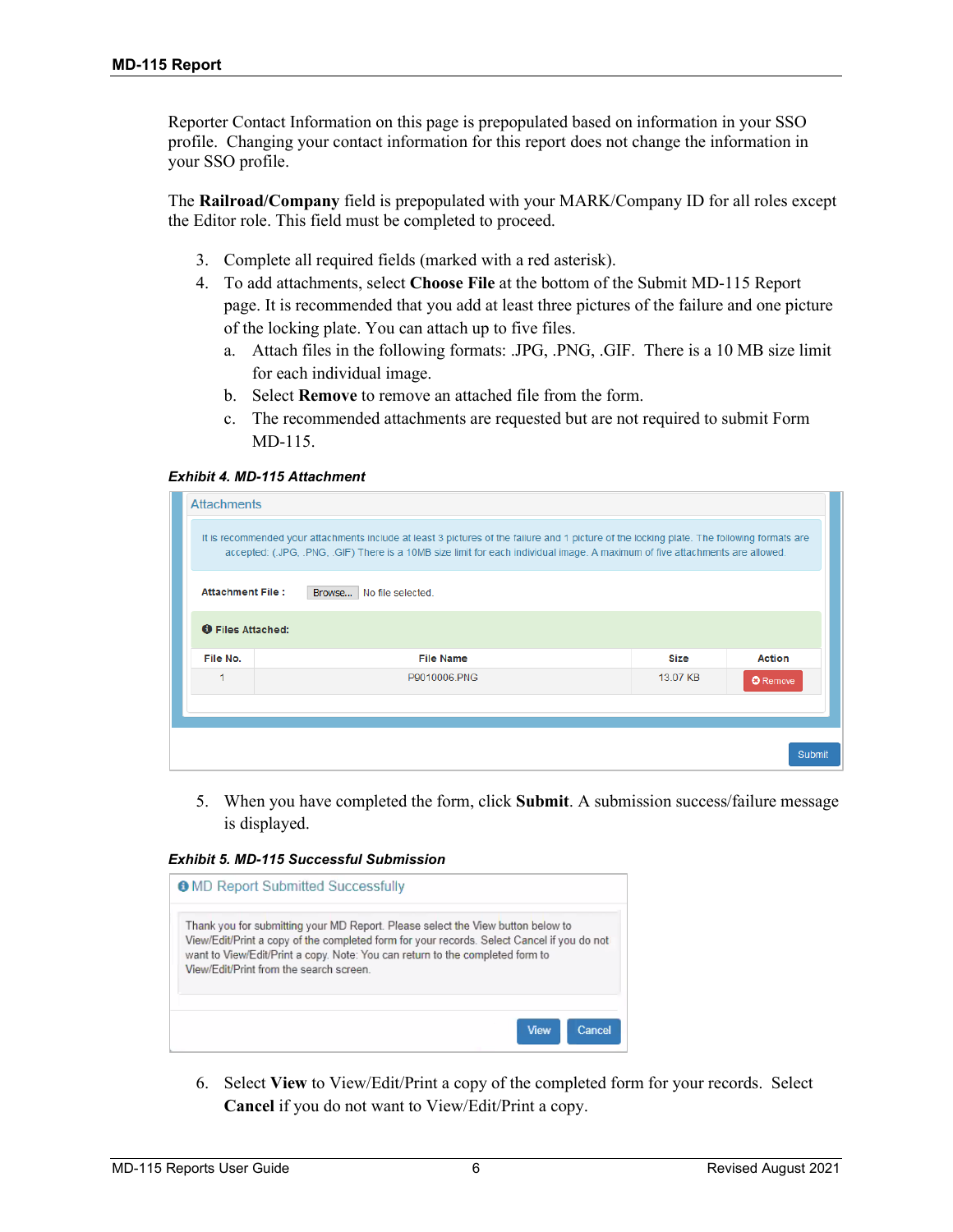## <span id="page-8-0"></span>**Search MD-115 Reports**

To search MD-115, you must be assigned to one or more of these roles: the MD-115 Reporter, MD-115 Report Reviewer, MD-115 Report Viewer or MD-115 Report Editor.

Use the following procedure to search for MD-115 Reports:

- 1. Log into the MD Reports as described in [Logging In.](#page-4-0) The MD Reports Home page is displayed (see [Exhibit 2\)](#page-5-2).
- 2. From the menu bar, select **MD-115** > **Search Reports**. The **Search MD-115 Report** page is displayed.
- 3. Enter your search criteria. For example, select a defect type from the **Defect Type** dropdown field and click **Search**.

<span id="page-8-1"></span>*Exhibit 6. Search MD-115 Reports*

| Search MD-115 Reports     |                                         |                        |              |
|---------------------------|-----------------------------------------|------------------------|--------------|
|                           |                                         |                        |              |
| Defect Type               |                                         |                        | $\checkmark$ |
| <b>Equipment Numbers</b>  |                                         |                        | M.           |
| <b>Created Date From</b>  | ≣                                       | <b>Created Date To</b> | 盖            |
| <b>Repair Date From</b>   | m                                       | <b>Repair Date To</b>  | 臝            |
| <b>Repair Key</b>         |                                         | <b>Reporting Mark</b>  |              |
| <b>Failure Date From</b>  | ≣                                       | <b>Failure Date To</b> | 臝            |
| <b>Wheel Manufacturer</b> | $\checkmark$                            | <b>Wheel Diameter</b>  | $\checkmark$ |
| <b>Wheel Serial No</b>    |                                         |                        |              |
|                           | □ Show Only Defects with Augmented Data |                        |              |
|                           |                                         | Q Search<br>$C$ Reset  |              |

4. An example of search results are displayed in the image below.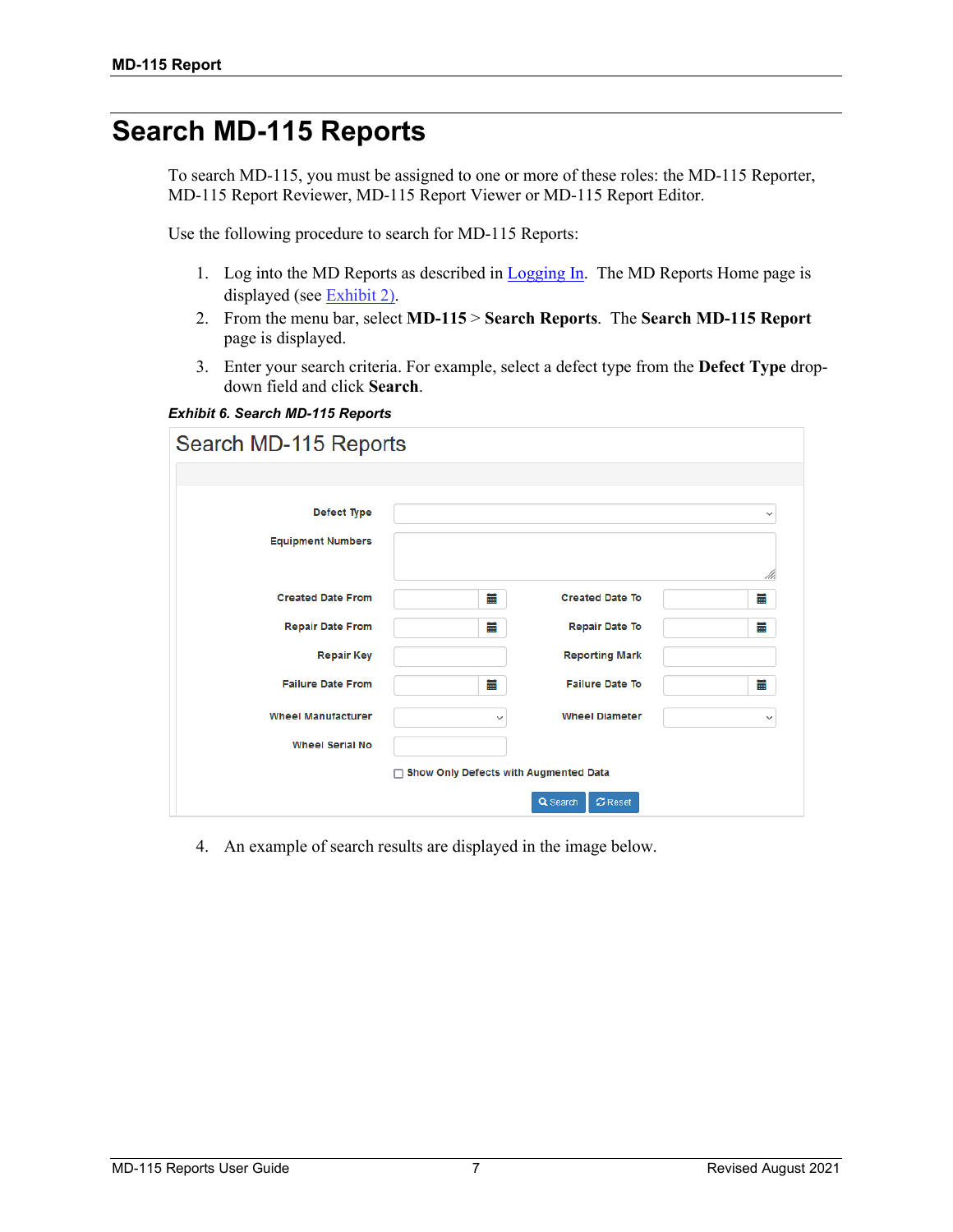#### <span id="page-9-1"></span>*Exhibit 7. MD-115 Search Results*

|                                                    |                            | Search MD-115 Reports                       |                      |                        |              |                                         |                        |                      |                                                  |                                                     |                       |                            |
|----------------------------------------------------|----------------------------|---------------------------------------------|----------------------|------------------------|--------------|-----------------------------------------|------------------------|----------------------|--------------------------------------------------|-----------------------------------------------------|-----------------------|----------------------------|
|                                                    |                            |                                             |                      |                        |              |                                         |                        |                      |                                                  |                                                     |                       |                            |
| Defect Type<br>$\checkmark$                        |                            |                                             |                      |                        |              |                                         |                        |                      |                                                  |                                                     |                       |                            |
|                                                    |                            |                                             |                      |                        |              |                                         |                        |                      |                                                  |                                                     |                       |                            |
|                                                    |                            | <b>Equipment Numbers</b>                    |                      |                        |              |                                         |                        |                      |                                                  |                                                     |                       |                            |
|                                                    |                            |                                             |                      |                        |              |                                         |                        |                      | //.                                              |                                                     |                       |                            |
|                                                    |                            | <b>Created Date From</b>                    |                      |                        | 旨            |                                         | <b>Created Date To</b> |                      | 葍                                                |                                                     |                       |                            |
|                                                    |                            | <b>Repair Date From</b>                     |                      |                        | 臝            |                                         | <b>Repair Date To</b>  |                      | 旨                                                |                                                     |                       |                            |
|                                                    |                            |                                             |                      |                        |              |                                         |                        |                      |                                                  |                                                     |                       |                            |
|                                                    |                            | <b>Repair Key</b>                           |                      |                        |              |                                         | <b>Reporting Mark</b>  |                      |                                                  |                                                     |                       |                            |
|                                                    |                            | <b>Failure Date From</b>                    |                      |                        | ₩            |                                         | <b>Failure Date To</b> |                      | Ħ                                                |                                                     |                       |                            |
| <b>Wheel Manufacturer</b><br><b>Wheel Diameter</b> |                            |                                             |                      |                        |              |                                         |                        |                      |                                                  |                                                     |                       |                            |
|                                                    |                            |                                             |                      |                        | $\checkmark$ |                                         |                        |                      | $\checkmark$                                     |                                                     |                       |                            |
|                                                    | <b>Wheel Serial No</b>     |                                             |                      |                        |              |                                         |                        |                      |                                                  |                                                     |                       |                            |
|                                                    |                            |                                             |                      |                        |              | □ Show Only Defects with Augmented Data |                        |                      |                                                  |                                                     |                       |                            |
|                                                    |                            |                                             |                      |                        |              | Q Search                                | $C$ Reset              |                      |                                                  |                                                     |                       |                            |
|                                                    |                            |                                             |                      |                        |              |                                         |                        |                      |                                                  | Total items: 59092                                  | Export to CSV         |                            |
| Date of<br>Failure                                 | <b>Initial</b>             | <b>Equipment Equipment</b><br><b>Number</b> | Kind of<br>Equipment | Journal Defect<br>Size | Type         | Wheel<br>Serial $=$<br><b>Number</b>    | Wheel<br>Manufacturer  | <b>Month</b><br>[MM] | Year<br><b>Manufactured Manufactured</b><br>[YY] | Wheel<br>Design $\Rightarrow$<br><b>Designation</b> | Attachments = Details |                            |
| 2020-Oct-28                                        | <b>CRNX</b>                | 0000953313                                  | т                    | D                      | 66           | 123                                     | GL                     | 11                   | 12                                               | CH                                                  | 1.                    | <b>View</b>                |
| 0021-Jul-01                                        | <b>RAIL</b>                | 0000000001                                  | B                    | Г                      | 68           | 12345                                   | E                      | 02                   | 94                                               | CF                                                  | $\mathbf 0$           | <b>View</b>                |
| 0021-Jul-01                                        | <b>RAIL</b>                | 0000000001                                  | B                    | Ĺ                      | 68           | 12345                                   | E                      | 02                   | 94                                               | CF                                                  | $\overline{0}$        | <b>View</b>                |
|                                                    |                            |                                             |                      |                        |              |                                         |                        |                      |                                                  |                                                     |                       |                            |
| 2021-Jul-01<br>0021-Jul-01                         | <b>RAIL</b><br><b>RAIL</b> | 0000000001<br>0000000001                    | B<br>B               | L<br>L                 | 68<br>68     | 12345<br>12345                          | E<br>E                 | XX<br>02             | XX<br>08                                         | CF<br><b>CF</b>                                     | 0<br>$\mathbf 0$      | <b>View</b><br><b>View</b> |

5. To view a report, click the **View** link for the appropriate row located in the **Details** column.

#### <span id="page-9-0"></span>**Edit MD-115 Reports**

To edit MD-115 Reports, you must be assigned to one or more of these roles: the MD-115 Reporter, MD-115 Report Reviewer or MD-115 Report Editor.

Use the following procedure to edit MD-115 Reports:

- 1. Log into the MD Reports as described in [Logging In.](#page-4-0) The MD Reports Home page is displayed (see [Exhibit 2\)](#page-5-2).
- 2. From the menu bar, select **MD-115** > **Search Reports**. Search for reports as described in [Search MD-115 Reports.](#page-8-0)
- 3. To open a report, click the **View** link for the appropriate row located in the **Details** column.
- 4. Scroll to the bottom of the report and click **Edit**.

#### <span id="page-9-2"></span>*Exhibit 8. MD-115 View Button Panel*

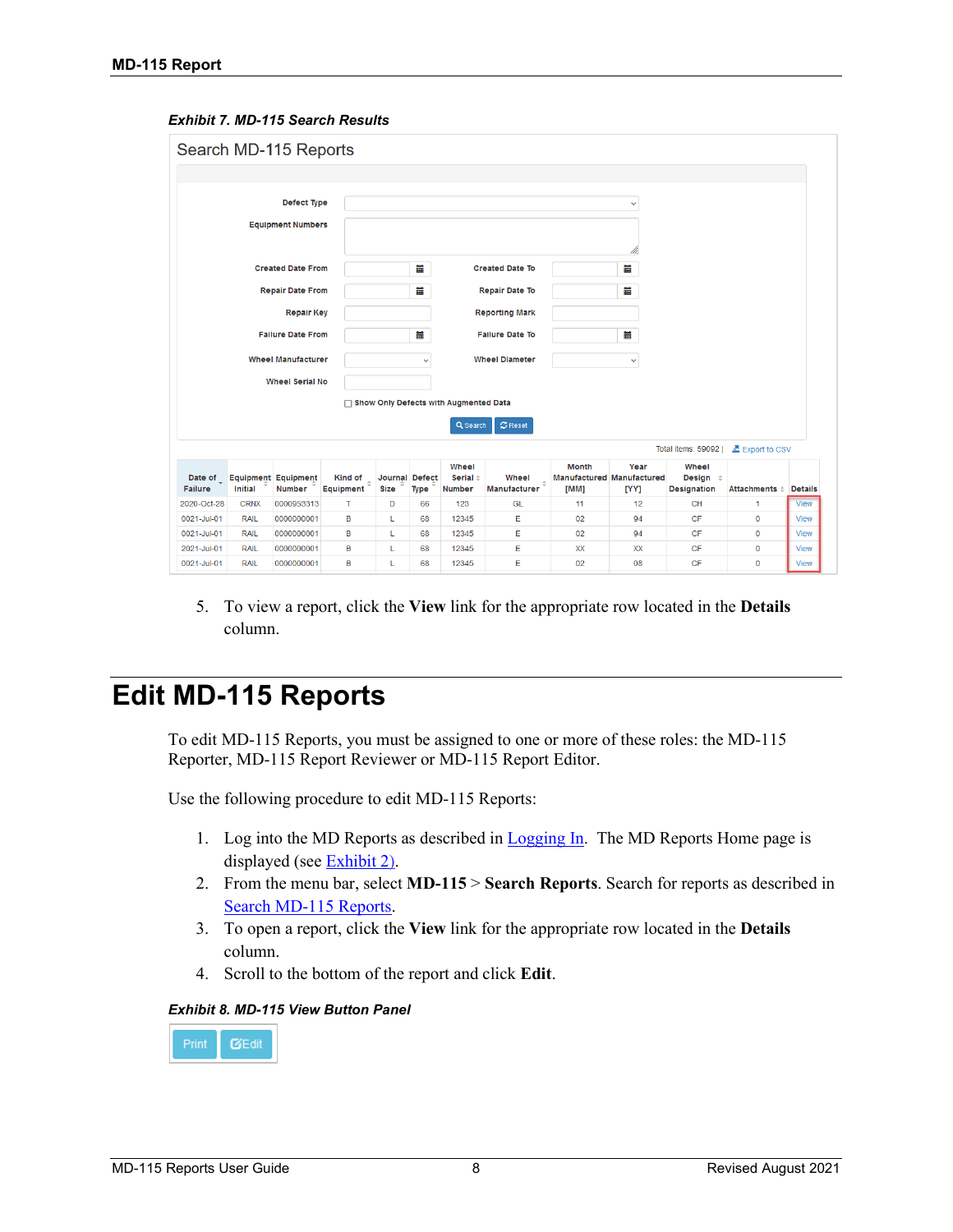- 5. The Update MD-115 Report page displays. All fields are editable except for **Repair Key** and **Railroad/Company** (Reporter Mark).
- 6. Edit the necessary fields, then scroll to the bottom of the report. Click **Update**.

#### <span id="page-10-1"></span>*Exhibit 9. MD-115 Update Button Panel*



7. An **Edit Confirmation** pop-up box appears. Click **Yes** to make the changes or **No** to cancel.

<span id="page-10-2"></span>*Exhibit 10. MD-115 Edit Confirmation*

| edit confirmation                                                            |           |
|------------------------------------------------------------------------------|-----------|
| You have made edits to this MD-115 Report. Are you sure you want to proceed? |           |
| <b>YES</b>                                                                   | <b>NO</b> |

8. If you click **Yes**, a confirmation pop-up box appears to indicate the report has been successfully updated. Click **Close** to return to the updated report.

<span id="page-10-3"></span>*Exhibit 11. MD-115 Update Success Message*

|                                 | <b>Close</b> |
|---------------------------------|--------------|
| MD Report Updated Successfully. |              |
| <b>MD Report Update</b>         |              |

#### <span id="page-10-0"></span>**Delete MD-115 Reports**

You must be assigned to the MD-115 Reporter and/or MD-115 Report Editor roles to perform delete functions in MD-115 Reports.

Use the following procedure to delete MD-115 Reports:

- 1. Log into the MD Reports as described in [Logging In.](#page-4-0) The MD Reports Home page is displayed (see [Exhibit 2\)](#page-5-2).
- 2. From the menu bar, select **MD-115** > **Search Reports**. Search for reports as described in [Search MD-115 Reports.](#page-8-0)
- 3. To open a report, click the **View** link for the appropriate row located in the **Details** column.
- 4. Scroll to the bottom of the report and click the **Delete** button (Exhibit 8).
- 5. A **Delete Confirmation** pop-up box appears. Click **Yes** to make the changes or **No** to cancel.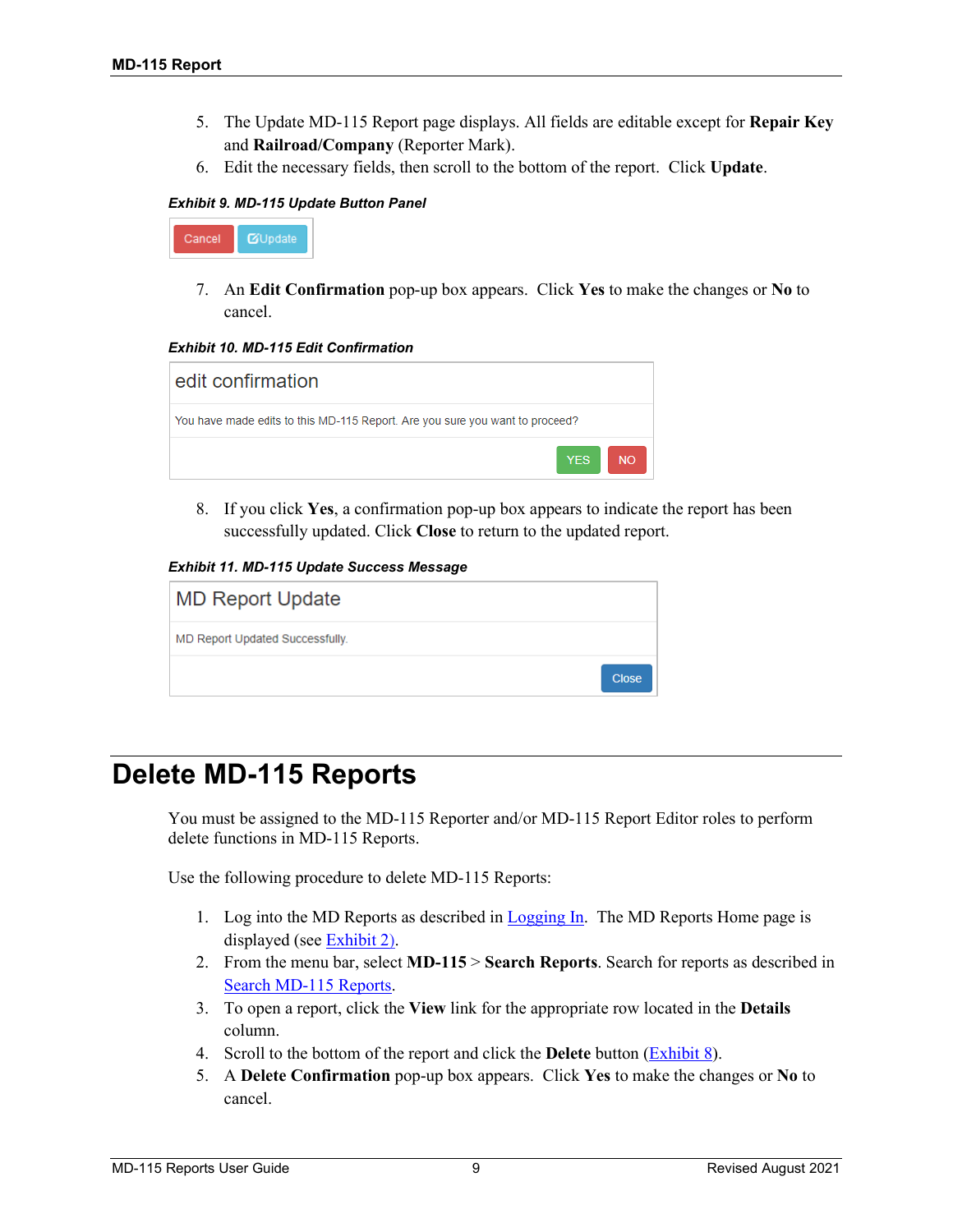<span id="page-11-1"></span>



6. If you click **Yes**, a confirmation pop-up box appears to indicate the report has been successfully deleted. Click **Close** to return to the Search Report page.

#### <span id="page-11-2"></span>*Exhibit 13. MD-115 Delete Success Message*

| <b>MD Report Delete</b>         |              |
|---------------------------------|--------------|
| MD Report Deleted Successfully. |              |
|                                 | <b>Close</b> |

## <span id="page-11-0"></span>**Manufacturer's Search Page**

To search MD-115, you must be assigned to one or more of these roles: the MD-115 Reporter, MD-115 Report Reviewer, MD-115 Report Viewer or MD-115 Report Editor.

Use the following procedure to search for MD-115 Reports:

- 1. Log into the MD Reports as described in [Logging In.](#page-4-0) The MD Reports Home page is displayed (see [Exhibit 2\)](#page-5-2).
- 2. From the menu bar, select **MD-115** > **Manufacturer's Search Page**. The **Manufacturer's Search Page** is displayed.
- 3. Enter your search criteria. For example, select a defect type from the **Defect Type** dropdown field and click **Search**.

<span id="page-11-3"></span>*Exhibit 14. MD-115 Manufacturer's Search Page* 

| Manufacturer's Search Page    |              |                             |              |
|-------------------------------|--------------|-----------------------------|--------------|
|                               |              |                             |              |
| Defect Type                   |              |                             | $\checkmark$ |
| <b>Wheel Diameter</b>         | $\checkmark$ | <b>Heat Class Code</b>      | $\checkmark$ |
| <b>Wheel Design Code</b>      | $\checkmark$ | <b>Wheel Manufacturer</b>   | $\checkmark$ |
| <b>Manufactured Date From</b> | Ħ            | <b>Manufactured Date To</b> | ≣            |
| <b>Created Date From</b>      | ₩            | <b>Created Date To</b>      | ₩            |
| <b>Failure Date From</b>      | ≣            | <b>Failure Date To</b>      | ≣            |
| <b>Repair Date From</b>       | ≣            | <b>Repair Date To</b>       | ≣            |
|                               |              | Q Search<br>$C$ Reset       |              |